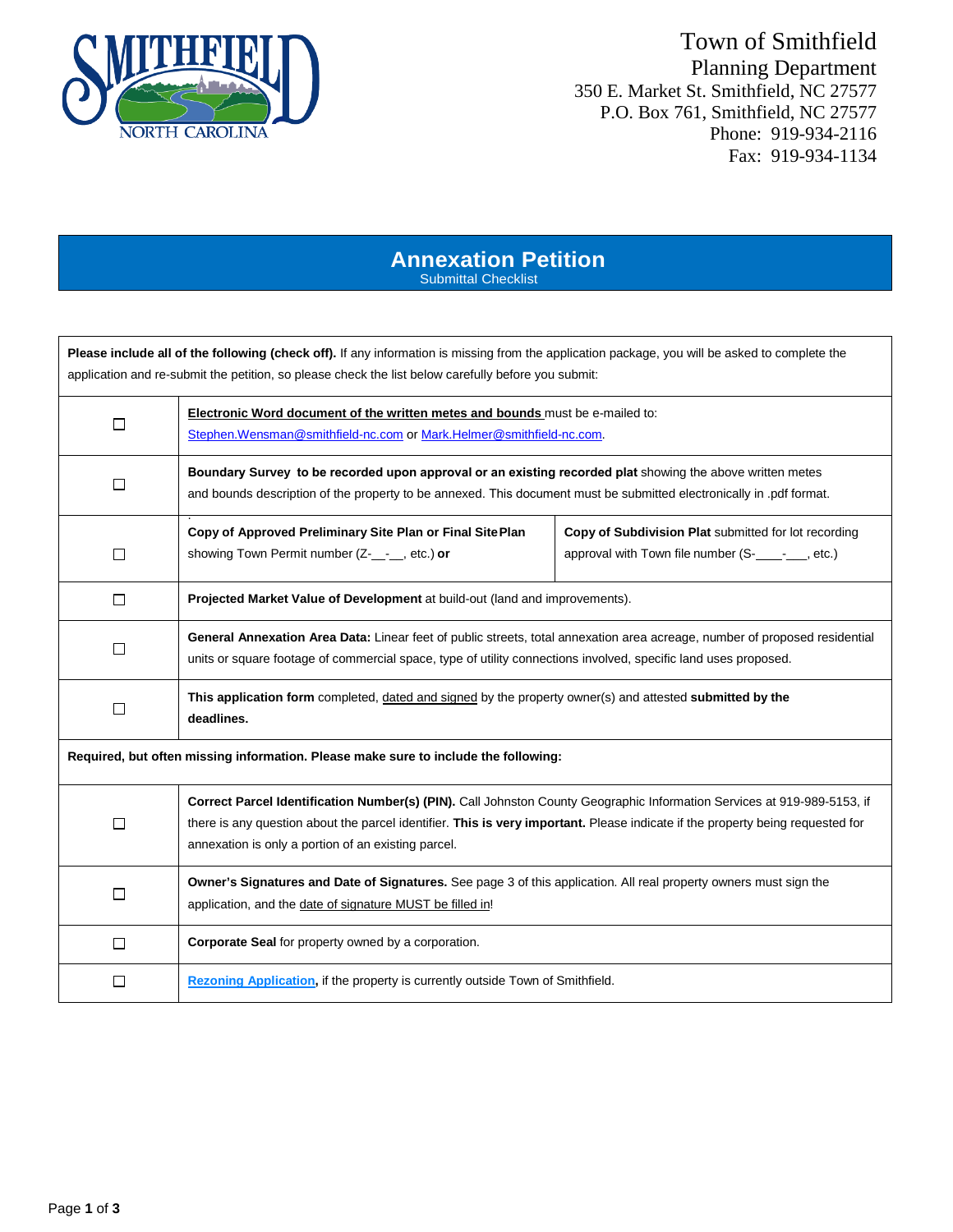# **Annexation Petition**

Submittal Deadlines

Petitions for annexation are accepted by the Town of Smithfield Planning Department at any time. There is no fee required for submittal of an annexation petition. **The annexation will become effective immediately upon adoption of the annexation ordinance at the scheduled public hearing unless notified otherwise by the Town Clerk.**

(The Town of Smithfield reserves the right to make exceptions to this general processing schedule when necessary.)

#### Summary Information / Metes and Bounds Descriptions

**Development Project Name**

**Street Address**

| Town of Smithfield Subdivision approval #<br>$(S )$ or                    |               |               | <b>Building Permit Transaction #</b><br><b>Solution Service Service Service Service</b> |  |               |               | Site Plan approval # for multi-family<br>$(SP-$ |  |
|---------------------------------------------------------------------------|---------------|---------------|-----------------------------------------------------------------------------------------|--|---------------|---------------|-------------------------------------------------|--|
| Johnston County Property Identification Number(s) list below              |               |               |                                                                                         |  |               |               |                                                 |  |
| <b>P.I.N.</b>                                                             |               | <b>P.I.N.</b> |                                                                                         |  | <b>P.I.N.</b> |               |                                                 |  |
| <b>P.I.N.</b>                                                             |               | <b>P.I.N.</b> |                                                                                         |  |               | <b>P.I.N.</b> |                                                 |  |
| <b>Acreage of Annexation Site</b>                                         |               |               | Linear Feet of Public Streets within Annexation Boundaries                              |  |               |               |                                                 |  |
| and/or Sewer<br>Annexation site is requesting Town of Smithfield<br>Water |               |               |                                                                                         |  |               |               |                                                 |  |
| Number of proposed dwelling units                                         |               |               |                                                                                         |  |               |               |                                                 |  |
| <b>Type of Units:</b>                                                     | Single Family |               | Townhouse _____<br>Condo                                                                |  |               |               | Apartment                                       |  |
| <b>Building Square Footage of Non-Residential Space</b>                   |               |               |                                                                                         |  |               |               |                                                 |  |
| Specific proposed use (office, retail, warehouse, school, etc.)           |               |               |                                                                                         |  |               |               |                                                 |  |
| Projected market value at build-out (land and improvements) \$            |               |               |                                                                                         |  |               |               |                                                 |  |
| Person to contact if there are questions about the petition               |               |               |                                                                                         |  |               |               |                                                 |  |
| <b>Name</b>                                                               |               |               |                                                                                         |  |               |               |                                                 |  |
| <b>Address</b>                                                            |               |               |                                                                                         |  |               |               |                                                 |  |
| Fax #<br><b>Phone</b>                                                     |               |               |                                                                                         |  | <b>Email</b>  |               |                                                 |  |